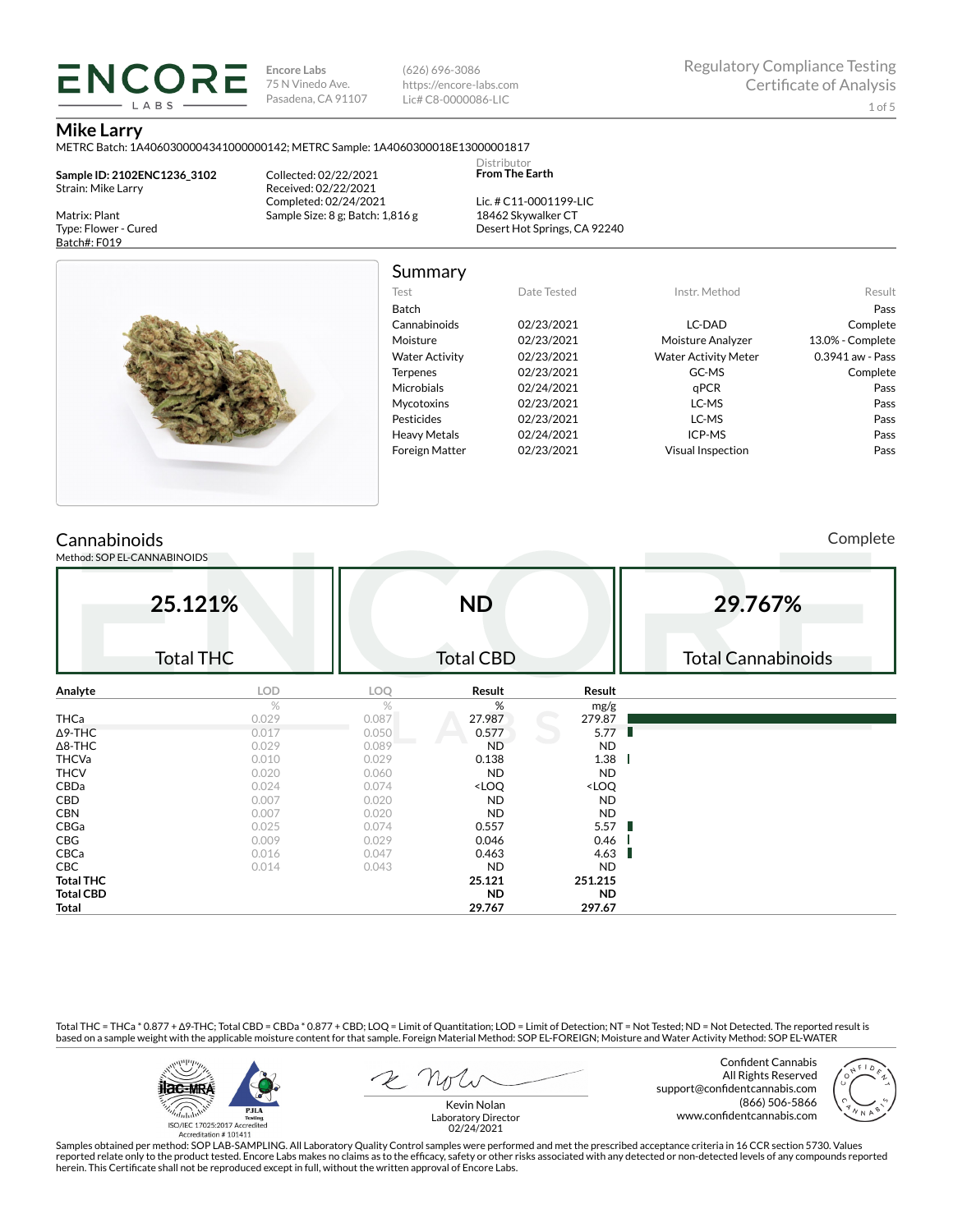**ENCORE Encore Labs** 75 N Vinedo Ave. Pasadena, CA 91107

(626) 696-3086 https://encore-labs.com Lic# C8-0000086-LIC

### **Mike Larry**

LABS

|                                                   | METRC Batch: 1A4060300004341000000142; METRC Sample: 1A4060300018E13000001817 |                                              |                                                          |                              |  |
|---------------------------------------------------|-------------------------------------------------------------------------------|----------------------------------------------|----------------------------------------------------------|------------------------------|--|
| Sample ID: 2102ENC1236 3102<br>Strain: Mike Larry | Collected: 02/22/2021<br>Received: 02/22/2021                                 | Distributor<br>From The Earth                |                                                          |                              |  |
| Matrix: Plant                                     | Completed: 02/24/2021<br>Sample Size: 8 g; Batch: 1,816 g                     | Lic. # C11-0001199-LIC<br>18462 Skywalker CT |                                                          |                              |  |
| Type: Flower - Cured<br>Batch#: F019              |                                                                               |                                              | Desert Hot Springs, CA 92240                             |                              |  |
|                                                   |                                                                               |                                              |                                                          |                              |  |
| Terpenes                                          |                                                                               |                                              |                                                          |                              |  |
| Method: SOP EL-TERPENES                           |                                                                               |                                              |                                                          |                              |  |
| Analyte                                           | <b>LOD</b>                                                                    | LOQ                                          | Result                                                   | Result                       |  |
|                                                   | $\%$                                                                          | $\%$                                         | $\%$                                                     | mg/g                         |  |
| β-Caryophyllene                                   | 0.003                                                                         | 0.011                                        | 0.934                                                    | 9.34                         |  |
| δ-Limonene                                        | 0.002                                                                         | 0.011                                        | 0.413                                                    | 4.13                         |  |
| α-Humulene                                        | 0.002                                                                         | 0.011                                        | 0.367                                                    | 3.67                         |  |
| β-Myrcene                                         | 0.002                                                                         | 0.011                                        | 0.177                                                    | 1.77                         |  |
| Linalool                                          | 0.002                                                                         | 0.011                                        | 0.150                                                    | 1.50                         |  |
| α-Bisabolol                                       | 0.002                                                                         | 0.011                                        | 0.107                                                    | 1.07                         |  |
| β-Pinene                                          | 0.001                                                                         | 0.011                                        | 0.064                                                    | 0.64                         |  |
| α-Pinene                                          | 0.001                                                                         | 0.011                                        | 0.034                                                    | 0.34                         |  |
| α-Terpinene                                       | 0.002                                                                         | 0.011                                        | <b>ND</b>                                                | <b>ND</b>                    |  |
| Camphene                                          | 0.001                                                                         | 0.011                                        | <loq< td=""><td><loq< td=""><td></td></loq<></td></loq<> | <loq< td=""><td></td></loq<> |  |
| cis-Nerolidol                                     | 0.000                                                                         | 0.004                                        | <b>ND</b>                                                | <b>ND</b>                    |  |
| $δ-3$ -Carene                                     | 0.001                                                                         | 0.011                                        | <b>ND</b>                                                | <b>ND</b>                    |  |
| Eucalyptol                                        | 0.002                                                                         | 0.011                                        | <b>ND</b>                                                | <b>ND</b>                    |  |
| y-Terpinene                                       | 0.002                                                                         | 0.011                                        | <b>ND</b>                                                | <b>ND</b>                    |  |
| Guaiol                                            | 0.002                                                                         | 0.011                                        | <b>ND</b>                                                | <b>ND</b>                    |  |
| Isopulegol                                        | 0.003                                                                         | 0.011                                        | <b>ND</b>                                                | <b>ND</b>                    |  |
| Ocimene                                           | 0.002                                                                         | 0.011                                        | <b>ND</b>                                                | <b>ND</b>                    |  |
| <b>Terpinolene</b>                                | 0.002                                                                         | 0.011                                        | <loq< td=""><td><loq< td=""><td></td></loq<></td></loq<> | <loq< td=""><td></td></loq<> |  |
| trans-Nerolidol                                   | 0.001                                                                         | 0.007                                        | <b>ND</b>                                                | <b>ND</b>                    |  |
| Total                                             |                                                                               |                                              | 2.247                                                    | 22.47                        |  |
|                                                   |                                                                               |                                              |                                                          |                              |  |

# Primary Aromas



Date Tested: 02/23/2021<br>LOQ = Limit of Quantitation; LOD = Limit of Detection; NT = Not Tested; ND = Not Detected. The reported result is based on a sample weight with the applicable moisture content for that sample.



2 Not

Confident Cannabis All Rights Reserved support@confidentcannabis.com (866) 506-5866 www.confidentcannabis.com



Kevin Nolan Laboratory Director 02/24/2021

Samples obtained per method: SOP LAB-SAMPLING. All Laboratory Quality Control samples were performed and met the prescribed acceptance criteria in 16 CCR section 5730. Values reported relate only to the product tested. Encore Labs makes no claims as to the efficacy, safety or other risks associated with any detected or non-detected levels of any compounds reported<br>herein. This Certificate shall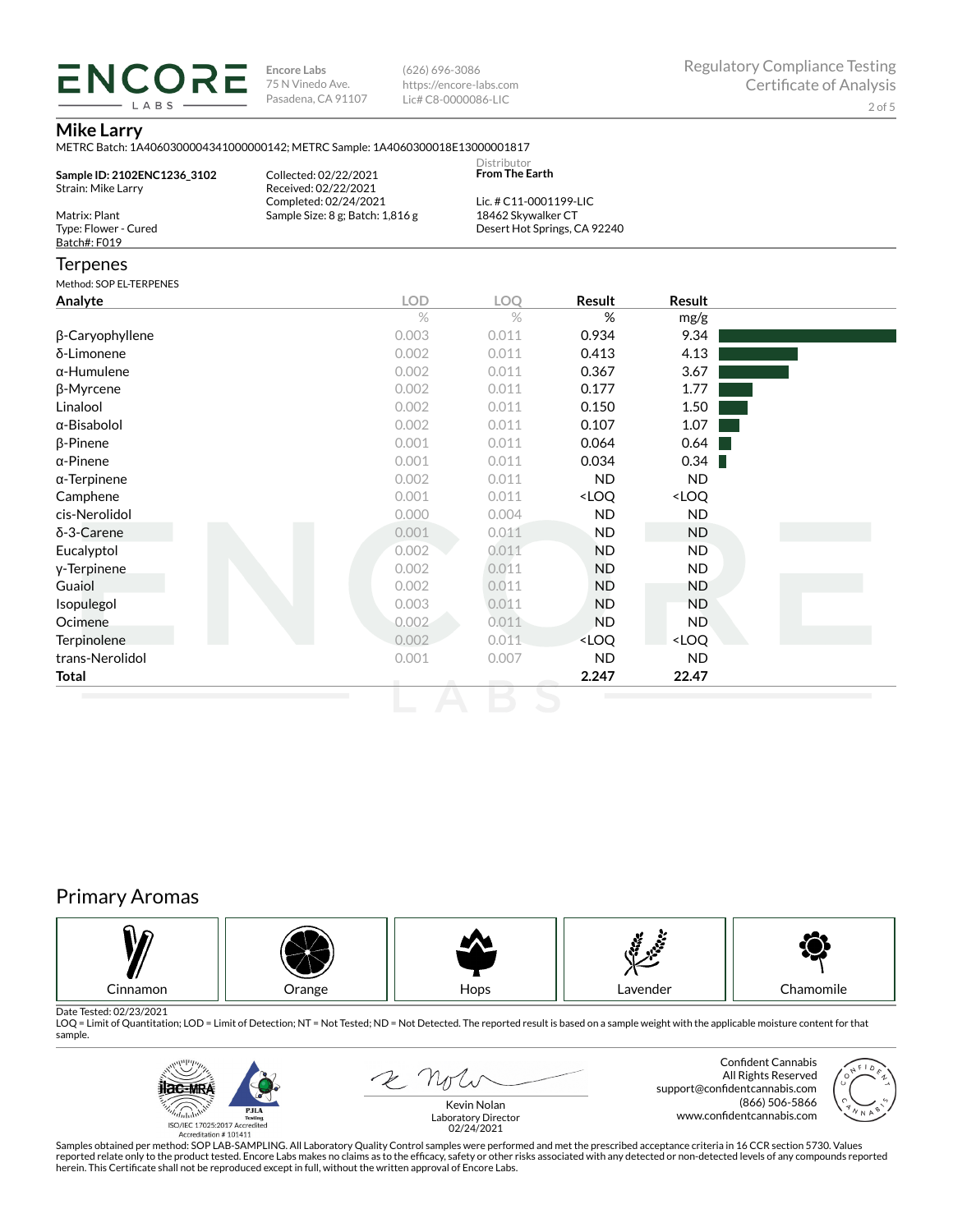**Encore Labs** 75 N Vinedo Ave. Pasadena, CA 91107 (626) 696-3086 https://encore-labs.com Lic# C8-0000086-LIC

#### **Mike Larry**

METRC Batch: 1A4060300004341000000142; METRC Sample: 1A4060300018E13000001817

**Sample ID: 2102ENC1236\_3102** Strain: Mike Larry Matrix: Plant

ENCOR LABS

> Collected: 02/22/2021 Received: 02/22/2021 Completed: 02/24/2021 Sample Size: 8 g; Batch: 1,816 g

Lic. # C11-0001199-LIC 18462 Skywalker CT Desert Hot Springs, CA 92240

Distributor **From The Earth**

### Pesticides

Type: Flower - Cured Batch#: F019

Method: SOP EL-PesticidesLCMS LC-MS

| Analyte             | <b>LOD</b> | <b>LOO</b> | Limit          | Result    | <b>Status</b> | Analyte                 | <b>LOD</b> | LOQ       | Limit          | Result    | <b>Status</b> |
|---------------------|------------|------------|----------------|-----------|---------------|-------------------------|------------|-----------|----------------|-----------|---------------|
|                     | $\mu$ g/g  | $\mu$ g/g  | $\mu$ g/g      | µg/g      |               |                         | $\mu$ g/g  | $\mu$ g/g | $\mu$ g/g      | $\mu$ g/g |               |
| Abamectin           | 0.005      | 0.02       | 0.1            | <b>ND</b> | Pass          | Fludioxonil             | 0.01       | 0.05      | 0.1            | <b>ND</b> | Pass          |
| Acephate            | 0.002      | 0.01       | 0.1            | <b>ND</b> | Pass          | Hexythiazox             | 0.005      | 0.02      | 0.1            | <b>ND</b> | Pass          |
| Acequinocyl         | 0.01       | 0.02       | 0.1            | <b>ND</b> | Pass          | Imazalil                | 0.05       | 0.1       | 0.05           | <b>ND</b> | Pass          |
| Acetamiprid         | 0.005      | 0.02       | 0.1            | <b>ND</b> | Pass          | Imidacloprid            | 0.005      | 0.02      | 5              | <b>ND</b> | Pass          |
| Aldicarb            | 0.05       | 0.1        | 0.05           | <b>ND</b> | Pass          | <b>Kresoxim Methyl</b>  | 0.005      | 0.02      | 0.1            | <b>ND</b> | Pass          |
| Azoxystrobin        | 0.005      | 0.02       | 0.1            | <b>ND</b> | Pass          | Malathion               | 0.02       | 0.05      | 0.5            | <b>ND</b> | Pass          |
| <b>Bifenazate</b>   | 0.005      | 0.01       | 0.1            | <b>ND</b> | Pass          | Metalaxyl               | 0.002      | 0.005     | $\overline{2}$ | <b>ND</b> | Pass          |
| <b>Bifenthrin</b>   | 0.005      | 0.01       | 3              | <b>ND</b> | Pass          | Methiocarb              | 0.05       | 0.1       | 0.05           | <b>ND</b> | Pass          |
| <b>Boscalid</b>     | 0.02       | 0.05       | 0.1            | <b>ND</b> | Pass          | Methomyl                | 0.01       | 0.02      | 1              | <b>ND</b> | Pass          |
| Captan              | 0.2        | 0.3        | 0.7            | <b>ND</b> | Pass          | Mevinphos               | 0.02       | 0.05      | 0.02           | <b>ND</b> | Pass          |
| Carbaryl            | 0.02       | 0.05       | 0.5            | <b>ND</b> | Pass          | Myclobutanil            | 0.005      | 0.01      | 0.1            | <b>ND</b> | Pass          |
| Carbofuran          | 0.05       | 0.1        | 0.05           | <b>ND</b> | Pass          | Naled                   | 0.01       | 0.02      | 0.1            | <b>ND</b> | Pass          |
| Chlorantraniliprole | 0.002      | 0.01       | 10             | <b>ND</b> | Pass          | Oxamyl                  | 0.005      | 0.01      | 0.5            | <b>ND</b> | Pass          |
| Chlordane           | 0.05       | 0.1        | 0.05           | <b>ND</b> | Pass          | Paclobutrazol           | 0.05       | 0.1       | 0.05           | <b>ND</b> | Pass          |
| Chlorfenapyr        | 0.05       | 0.1        | 0.05           | <b>ND</b> | Pass          | <b>Parathion Methyl</b> | 0.02       | 0.05      | 0.02           | <b>ND</b> | Pass          |
| Chlorpyrifos        | 0.05       | 0.1        | 0.05           | <b>ND</b> | Pass          | Pentachloronitrobenzene | 0.02       | 0.05      | 0.1            | <b>ND</b> | Pass          |
| Clofentezine        | 0.01       | 0.02       | 0.1            | <b>ND</b> | Pass          | Permethrin              | 0.02       | 0.05      | 0.5            | <b>ND</b> | Pass          |
| Coumaphos           | 0.02       | 0.05       | 0.02           | <b>ND</b> | Pass          | Phosmet                 | 0.01       | 0.02      | 0.1            | <b>ND</b> | Pass          |
| Cyfluthrin          | 0.05       | 0.1        | $\overline{2}$ | <b>ND</b> | Pass          | Piperonyl Butoxide      | 0.002      | 0.01      | 3              | <b>ND</b> | Pass          |
| Cypermethrin        | 0.1        | 0.2        | 1              | <b>ND</b> | Pass          | Prallethrin             | 0.005      | 0.02      | 0.1            | <b>ND</b> | Pass          |
| Daminozide          | 0.02       | 0.05       | 0.02           | <b>ND</b> | Pass          | Propiconazole           | 0.005      | 0.01      | 0.1            | <b>ND</b> | Pass          |
| Diazinon            | 0.002      | 0.01       | 0.1            | <b>ND</b> | Pass          | Propoxur                | 0.05       | 0.1       | 0.05           | <b>ND</b> | Pass          |
| <b>Dichlorvos</b>   | 0.02       | 0.05       | 0.02           | <b>ND</b> | Pass          | Pyrethrins              | 0.02       | 0.05      | 0.5            | <b>ND</b> | Pass          |
| Dimethoate          | 0.02       | 0.05       | 0.02           | <b>ND</b> | Pass          | Pyridaben               | 0.005      | 0.01      | 0.1            | <b>ND</b> | Pass          |
| Dimethomorph        | 0.005      | 0.02       | $\overline{2}$ | <b>ND</b> | Pass          | Spinetoram              | 0.005      | 0.01      | 0.1            | <b>ND</b> | Pass          |
| Ethoprophos         | 0.05       | 0.1        | 0.05           | ND.       | Pass          | Spinosad                | 0.005      | 0.01      | 0.1            | <b>ND</b> | Pass          |
| Etofenprox          | 0.05       | 0.1        | 0.05           | <b>ND</b> | Pass          | Spiromesifen            | 0.01       | 0.02      | 0.1            | <b>ND</b> | Pass          |
| Etoxazole           | 0.005      | 0.02       | 0.1            | <b>ND</b> | Pass          | Spirotetramat           | 0.005      | 0.01      | 0.1            | <b>ND</b> | Pass          |
| Fenhexamid          | 0.005      | 0.02       | 0.1            | <b>ND</b> | Pass          | Spiroxamine             | 0.05       | 0.1       | 0.05           | <b>ND</b> | Pass          |
| Fenoxycarb          | 0.05       | 0.1        | 0.05           | <b>ND</b> | Pass          | Tebuconazole            | 0.005      | 0.01      | 0.1            | <b>ND</b> | Pass          |
| Fenpyroximate       | 0.005      | 0.02       | 0.1            | <b>ND</b> | Pass          | Thiacloprid             | 0.02       | 0.05      | 0.02           | <b>ND</b> | Pass          |
| Fipronil            | 0.05       | 0.1        | 0.05           | <b>ND</b> | Pass          | Thiamethoxam            | 0.005      | 0.01      | 5              | <b>ND</b> | Pass          |
| Flonicamid          | 0.01       | 0.02       | 0.1            | <b>ND</b> | Pass          | Trifloxystrobin         | 0.005      | 0.01      | 0.1            | <b>ND</b> | Pass          |

LOQ = Limit of Quantitation; LOD = Limit of Detection; NT = Not Tested; ND = Not Detected.

**ilac-MRA PJLA**  $d_{\rm thbb}$ ISO/IEC 17025:2017 Ac

Accreditation #101411

Confident Cannabis All Rights Reserved support@confidentcannabis.com (866) 506-5866 www.confidentcannabis.com



Kevin Nolan Laboratory Director 02/24/2021

Samples obtained per method: SOP LAB-SAMPLING. All Laboratory Quality Control samples were performed and met the prescribed acceptance criteria in 16 CCR section 5730. Values reported relate only to the product tested. Encore Labs makes no claims as to the efficacy, safety or other risks associated with any detected or non-detected levels of any compounds reported<br>herein. This Certificate shall

Pass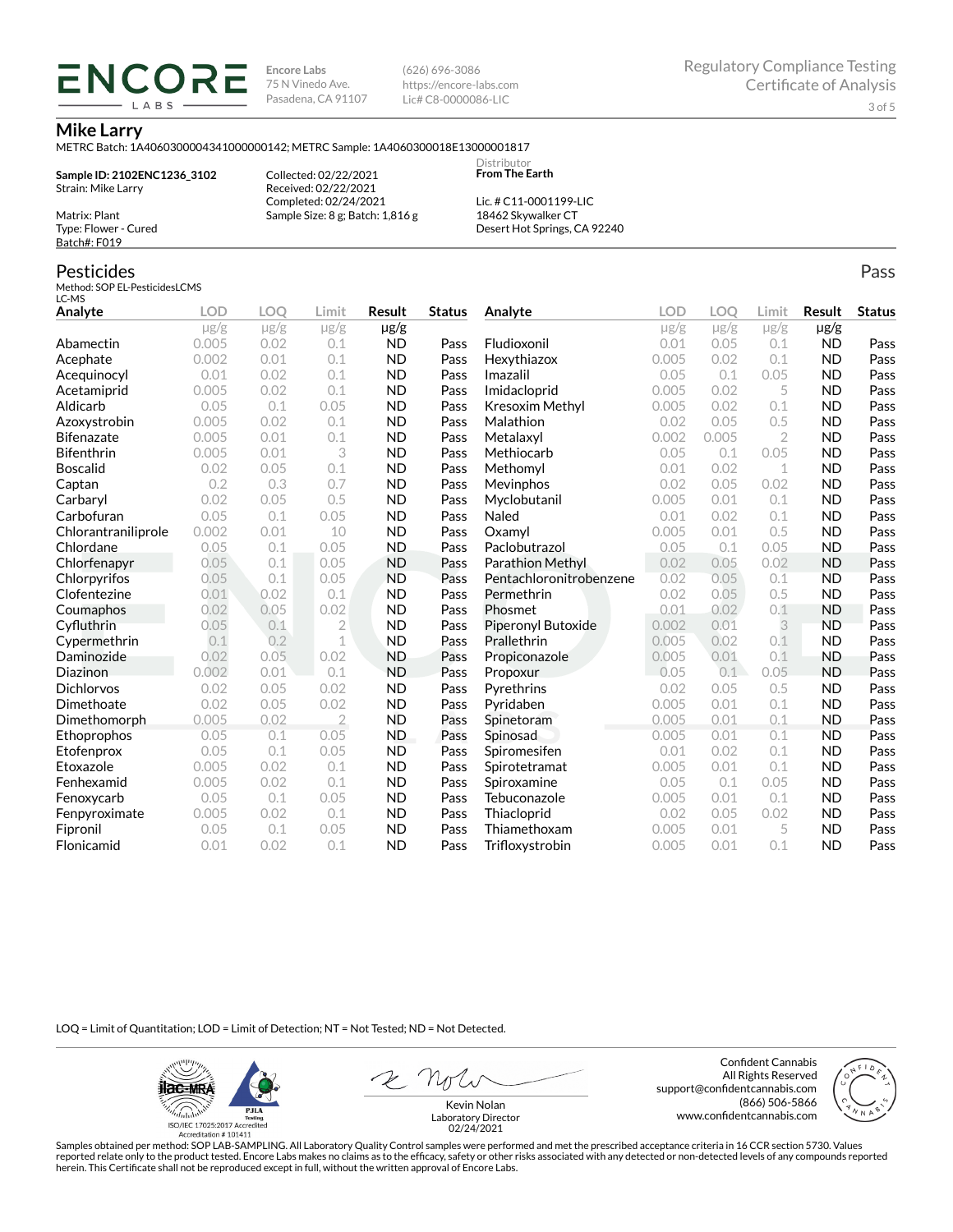**ENCORE Encore Labs** 75 N Vinedo Ave. Pasadena, CA 91107 (626) 696-3086 https://encore-labs.com Lic# C8-0000086-LIC

#### **Mike Larry**

LABS

METRC Batch: 1A4060300004341000000142; METRC Sample: 1A4060300018E13000001817

| Sample ID: 2102ENC1236 3102<br>Strain: Mike Larry | Collected: 02/22/2021<br>Received: 02/22/2021             | Distributor<br><b>From The Earth</b>               |       |               |               |
|---------------------------------------------------|-----------------------------------------------------------|----------------------------------------------------|-------|---------------|---------------|
| Matrix: Plant                                     | Completed: 02/24/2021<br>Sample Size: 8 g; Batch: 1,816 g | Lic. # C11-0001199-LIC                             |       |               |               |
| Type: Flower - Cured                              |                                                           | 18462 Skywalker CT<br>Desert Hot Springs, CA 92240 |       |               |               |
| Batch#: F019                                      |                                                           |                                                    |       |               |               |
| <b>Mycotoxins</b>                                 |                                                           |                                                    |       |               | Pass          |
| Method: SOP EL-PesticidesLCMS<br>LC-MS            |                                                           |                                                    |       |               |               |
| Analyte                                           | LOD                                                       | LOO                                                | Limit | <b>Result</b> | <b>Status</b> |

| ᄕ     | LUY   | LIIIIL     | Result    | <b>Judius</b> |
|-------|-------|------------|-----------|---------------|
| µg/kg | µg/kg | $\mu$ g/kg | µg/kg     |               |
|       |       |            | <b>ND</b> | Tested        |
|       |       |            | <b>ND</b> | <b>Tested</b> |
|       |       |            | <b>ND</b> | <b>Tested</b> |
|       |       |            | <b>ND</b> | <b>Tested</b> |
|       |       | 20         | <b>ND</b> | Pass          |
|       |       | 20         | <b>ND</b> | Pass          |
|       |       |            |           |               |



Date Tested: 02/23/2021 LOQ = Limit of Quantitation; LOD = Limit of Detection; NT = Not Tested; ND = Not Detected.



Confident Cannabis All Rights Reserved support@confidentcannabis.com (866) 506-5866 www.confidentcannabis.com



Kevin Nolan Laboratory Director 02/24/2021

Samples obtained per method: SOP LAB-SAMPLING. All Laboratory Quality Control samples were performed and met the prescribed acceptance criteria in 16 CCR section 5730. Values reported relate only to the product tested. Encore Labs makes no claims as to the efficacy, safety or other risks associated with any detected or non-detected levels of any compounds reported<br>herein. This Certificate shall